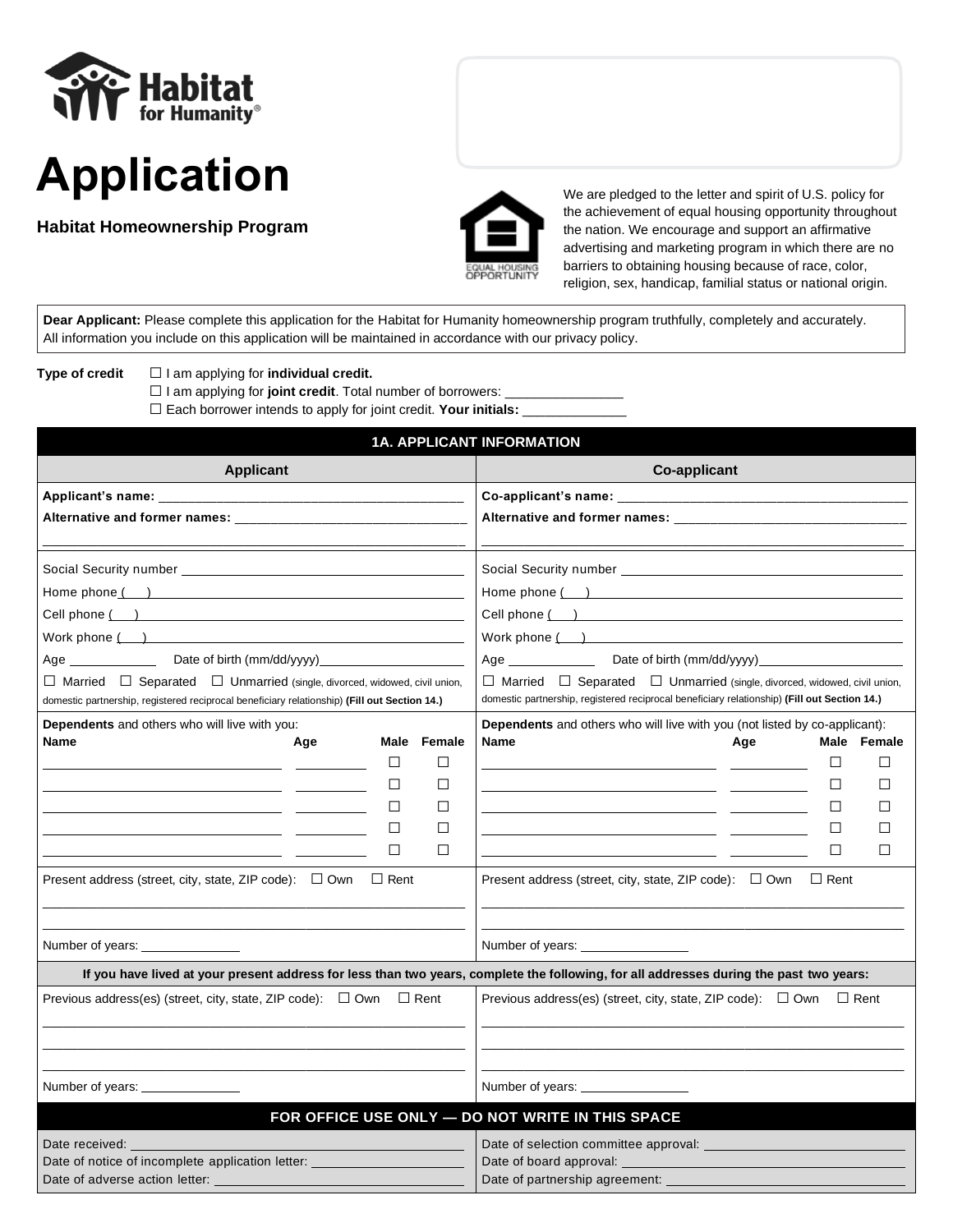| <b>1B. MILITARY SERVICE</b>                                                                                                                                                                                        |
|--------------------------------------------------------------------------------------------------------------------------------------------------------------------------------------------------------------------|
| Did you (or your deceased spouse) serve, or are you currently serving, in the United States Armed Forces?<br>(Army, Marine Corps, Navy, Air Force, Space Force, Coast Guard, Reserve or National Guard) □ Yes □ No |
| If yes, check all that apply:                                                                                                                                                                                      |
| Currently serving on active duty with projected expiration date of service/tour $\frac{1}{\sqrt{2}}$ (mm/dd/yyyy)<br>□                                                                                             |
| Currently retired, discharged, or separated from service<br>□                                                                                                                                                      |
| Only period of service was as a non-activated member of the Reserve or National Guard<br>$\Box$                                                                                                                    |
| Surviving spouse<br>$\Box$                                                                                                                                                                                         |
| Is anyone else in your household serving, or did they serve, in the United States Armed Forces? $\Box$ Yes $\Box$ No                                                                                               |
| If yes, check all that apply:                                                                                                                                                                                      |
| Currently serving on active duty with projected expiration date of service/tour $\frac{1}{\sqrt{2}}$<br>$\Box$<br>(mm/dd/yyyy)                                                                                     |
| Currently retired, discharged, or separated from service<br>□                                                                                                                                                      |
| Only period of service was as a non-activated member of the Reserve or National Guard<br>$\Box$                                                                                                                    |
|                                                                                                                                                                                                                    |

## **2. WILLINGNESS TO PARTNER**

To be considered for the Habitat homeownership program, you and your household members must be willing to complete a certain number of "sweatequity" hours, which may include hours spent helping to build your home and the homes of others, attending homeownership classes, and/or other approved activities.

#### **I AM WILLING TO COMPLETE THE REQUIRED SWEAT-EQUITY HOURS: Yes No** Applicant **□** □<br>Co-applicant □ □  $Co$ -applicant

| <b>3. PRESENT HOUSING CONDITIONS</b>                                                                                                                                                         |  |  |  |  |
|----------------------------------------------------------------------------------------------------------------------------------------------------------------------------------------------|--|--|--|--|
| $\Box$ Rent-free<br>$\Box$ Own<br>$\Box$ Renting<br>Currently, are you:<br>$\overline{2}$<br>Number of bedrooms (please circle): 1<br>3<br>$\overline{4}$<br>5                               |  |  |  |  |
| $\Box$ Kitchen<br>$\Box$ Bathroom<br>$\Box$ Living room<br>Diningroom<br>Other rooms in the place where you are currently living:<br>$\Box$                                                  |  |  |  |  |
| In the space below, describe the condition of the house or apartment where you live. Why do you need a Habitat home?                                                                         |  |  |  |  |
| If you rent your current residence, please supply a copy of your lease and a copy of the most recent money order receipt,<br>bank statement or canceled rent check to evidence rent payment. |  |  |  |  |
| Name, address and phone number of current landlord: ____________________________                                                                                                             |  |  |  |  |

| <b>4. PROPERTY INFORMATION</b>                                                                                                                                                                                                                                                                                                                         |                                                                                                                       |  |  |  |  |
|--------------------------------------------------------------------------------------------------------------------------------------------------------------------------------------------------------------------------------------------------------------------------------------------------------------------------------------------------------|-----------------------------------------------------------------------------------------------------------------------|--|--|--|--|
| $\Box$<br>I do not own any real estate (move to Section 5).                                                                                                                                                                                                                                                                                            |                                                                                                                       |  |  |  |  |
| If you own your residence, what is your monthly mortgage payment (including taxes,<br>insurance, etc.)?                                                                                                                                                                                                                                                | Do you own land other than your residence? $\Box$ No $\Box$ Yes<br>Monthly payment (including taxes, insurance, etc.) |  |  |  |  |
| $\mathbb{S}$<br>/month Unpaid balance \$                                                                                                                                                                                                                                                                                                               |                                                                                                                       |  |  |  |  |
| If you wish your property to be considered for building your Habitat home, please attach the deed, any existing appraisal and information about any liens.<br>Note: A separate approval process will apply with respect to any such requests, as each parcel of land is unique and may not be suitable for building on<br>through the Habitat program. |                                                                                                                       |  |  |  |  |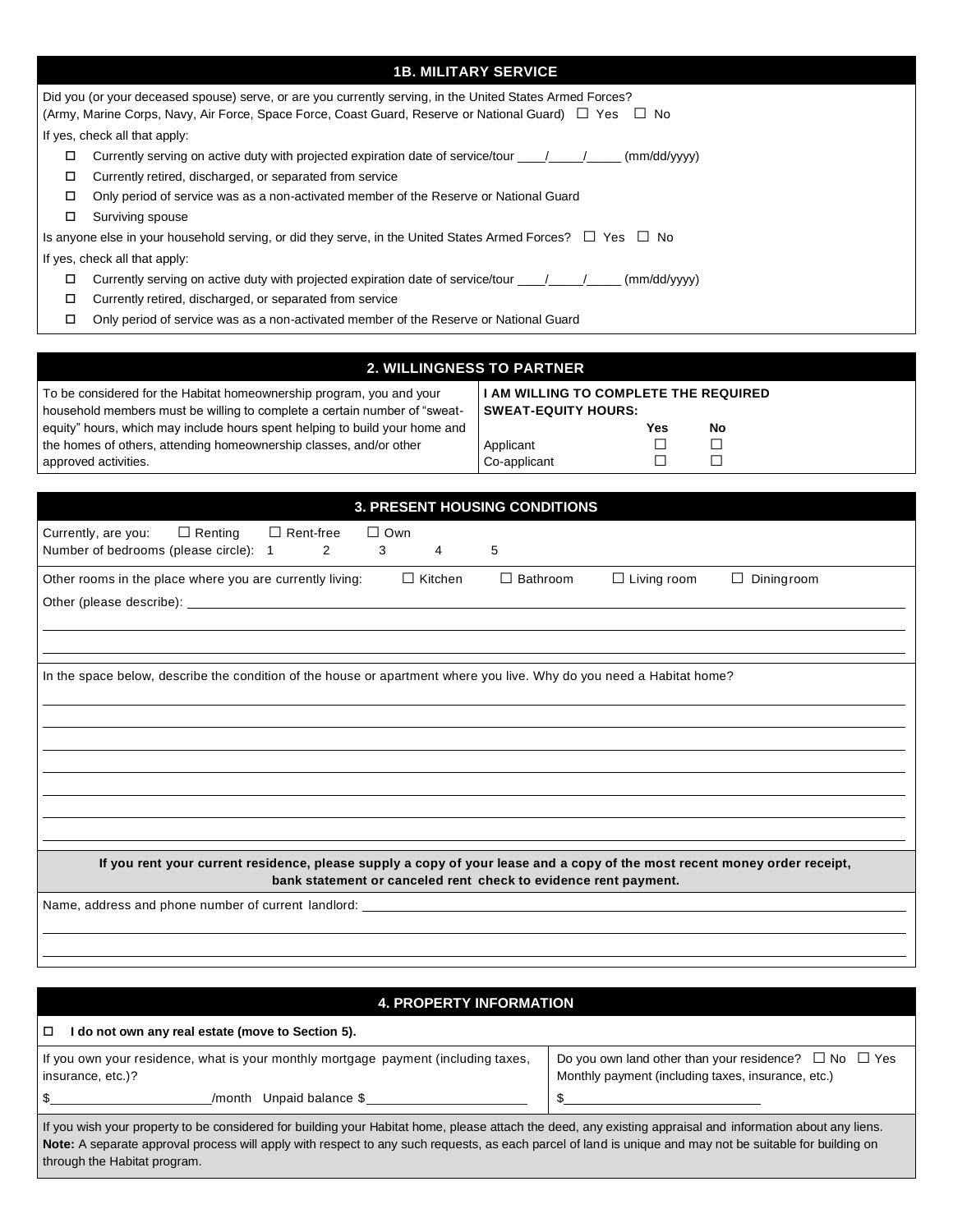| <b>5. EMPLOYMENT INFORMATION</b>                                                                                                                         |                                                  |                                                                                   |                                                                                                                                                      |                            |  |
|----------------------------------------------------------------------------------------------------------------------------------------------------------|--------------------------------------------------|-----------------------------------------------------------------------------------|------------------------------------------------------------------------------------------------------------------------------------------------------|----------------------------|--|
| <b>Applicant</b>                                                                                                                                         |                                                  | <b>Co-applicant</b>                                                               |                                                                                                                                                      |                            |  |
| Does not apply.                                                                                                                                          |                                                  | П                                                                                 | Does not apply.                                                                                                                                      |                            |  |
| Name and address of <b>CURRENT</b> employer:                                                                                                             | Start date (mm/dd/yyyy):                         | Name and address of <b>CURRENT</b> employer:                                      |                                                                                                                                                      | Start date (mm/dd/yyyy):   |  |
|                                                                                                                                                          | Annual (gross) wages:<br>\$                      |                                                                                   |                                                                                                                                                      | Annual (gross) wages:<br>S |  |
| Type of business:                                                                                                                                        | Business phone:                                  | Type of business:                                                                 |                                                                                                                                                      | Business phone:            |  |
|                                                                                                                                                          |                                                  | If working at current job less than one year, complete the following information. |                                                                                                                                                      |                            |  |
| Name and address of PREVIOUS employer:                                                                                                                   | Years on this job:                               | Name and address of PREVIOUS employer:                                            |                                                                                                                                                      | Years on this job:         |  |
|                                                                                                                                                          | Annual (gross) wages:<br>\$                      |                                                                                   |                                                                                                                                                      | Annual (gross) wages:<br>S |  |
| Type of business:                                                                                                                                        | Business phone:                                  | Type of business:                                                                 |                                                                                                                                                      | Business phone:            |  |
| Check if you are the business owner or are self-employed.<br>$\Box$<br>$\Box$ I have an ownership share of less than 25%.<br>Monthly income (or loss) \$ | $\Box$ I have an ownership share of 25% or more. |                                                                                   | <b>PLEASE NOTE: Self-employed</b><br>applicants will be required to provide<br>additional documents such as tax<br>returns and financial statements. |                            |  |

| <b>6. MONTHLY INCOME</b>             |                  |                     |                     |              |  |  |
|--------------------------------------|------------------|---------------------|---------------------|--------------|--|--|
| Income source                        | <b>Applicant</b> | <b>Co-applicant</b> | Others in household | <b>Total</b> |  |  |
| Salary/wages (gross)                 | \$               | \$                  | S                   | \$           |  |  |
| <b>TANF</b>                          | \$               | \$                  | \$                  | \$           |  |  |
| Alimony                              | \$               | \$                  | \$                  | \$           |  |  |
| Child support                        | \$               | \$                  | \$                  | \$           |  |  |
| Social Security                      | \$               | \$                  | S                   | \$           |  |  |
| SSI                                  | \$               | \$                  | \$                  | \$           |  |  |
| Disability                           | \$               | \$                  | \$                  | \$           |  |  |
| Housing voucher (e.g.,<br>Section 8) | \$               | \$                  | \$                  | \$           |  |  |
| Unemployment benefits                | \$               | \$                  | \$                  | \$           |  |  |
| VA compensation                      | \$               | \$                  |                     | \$           |  |  |
| Retirement (e.g., pension)           | \$               | \$                  | \$                  | \$           |  |  |
| Military entitlements                | \$               | \$                  | \$                  | \$           |  |  |
|                                      | \$               | \$                  | \$                  | \$           |  |  |
| <b>Total</b>                         |                  |                     |                     |              |  |  |

| <b>HOUSEHOLD MEMBERS WHOSE INCOME IS LISTED ABOVE</b> |               |                       |               |  |
|-------------------------------------------------------|---------------|-----------------------|---------------|--|
| <b>Name</b>                                           | Income source | <b>Monthly income</b> | Date of birth |  |
|                                                       |               |                       |               |  |
|                                                       |               |                       |               |  |
|                                                       |               |                       |               |  |
|                                                       |               |                       |               |  |
|                                                       |               |                       |               |  |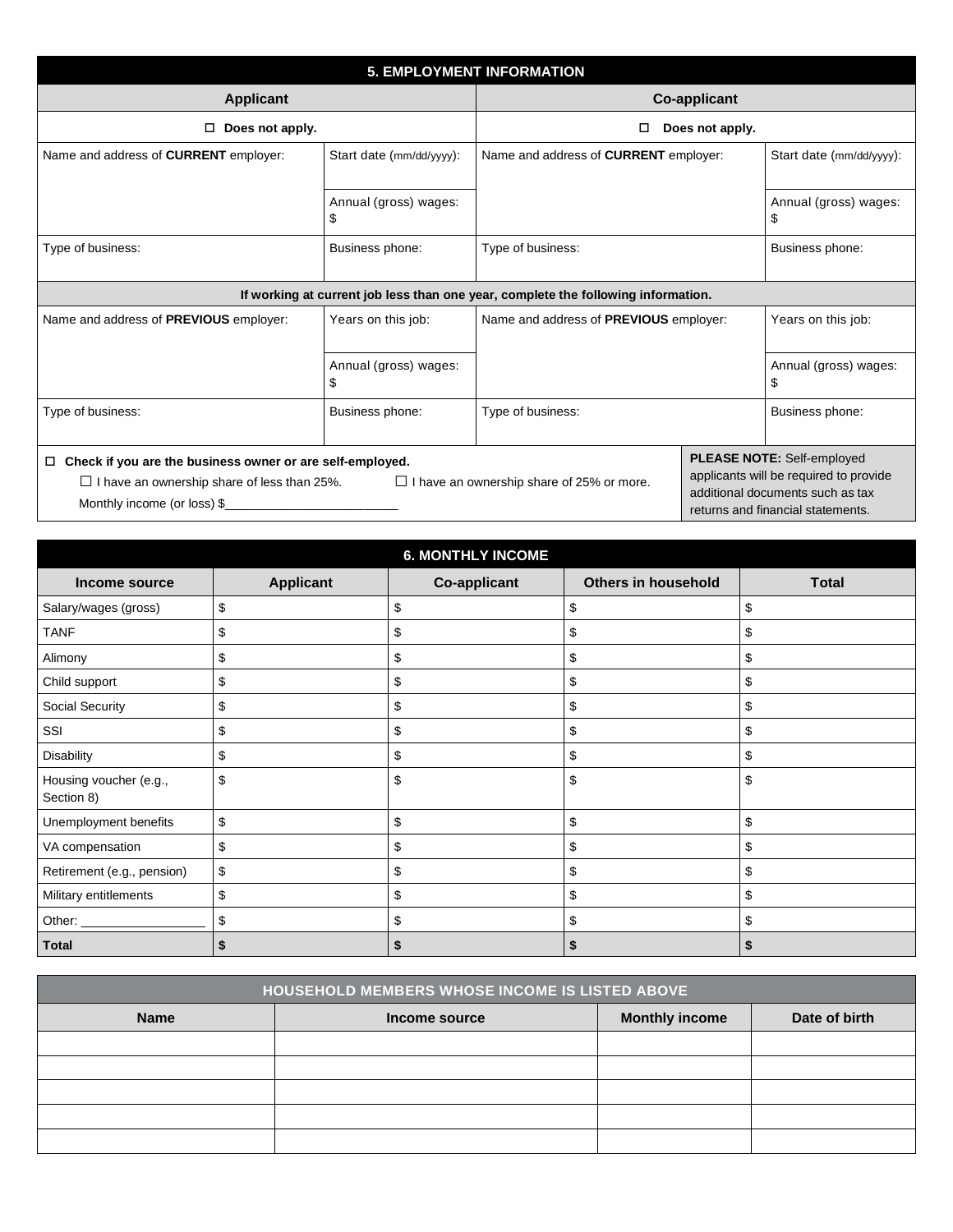## **7. SOURCE OF DOWN PAYMENT AND CLOSING COSTS**

\_\_\_\_\_\_\_\_\_\_\_\_\_\_\_\_\_\_\_\_\_\_\_\_\_\_\_\_\_\_\_\_\_\_\_\_\_\_\_\_\_\_\_\_\_\_\_\_\_\_\_\_\_\_\_\_\_\_\_\_\_\_\_\_\_\_\_\_\_\_\_\_\_\_\_\_\_\_\_\_\_\_\_\_\_\_\_\_\_\_\_\_\_\_\_\_\_\_\_\_\_\_\_\_\_\_\_\_\_\_\_\_\_\_\_\_\_\_\_\_\_\_\_\_\_ \_\_\_\_\_\_\_\_\_\_\_\_\_\_\_\_\_\_\_\_\_\_\_\_\_\_\_\_\_\_\_\_\_\_\_\_\_\_\_\_\_\_\_\_\_\_\_\_\_\_\_\_\_\_\_\_\_\_\_\_\_\_\_\_\_\_\_\_\_\_\_\_\_\_\_\_\_\_\_\_\_\_\_\_\_\_\_\_\_\_\_\_\_\_\_\_\_\_\_\_\_\_\_\_\_\_\_\_\_\_\_\_\_\_\_\_\_\_\_\_\_\_\_\_\_ \_\_\_\_\_\_\_\_\_\_\_\_\_\_\_\_\_\_\_\_\_\_\_\_\_\_\_\_\_\_\_\_\_\_\_\_\_\_\_\_\_\_\_\_\_\_\_\_\_\_\_\_\_\_\_\_\_\_\_\_\_\_\_\_\_\_\_\_\_\_\_\_\_\_\_\_\_\_\_\_\_\_\_\_\_\_\_\_\_\_\_\_\_\_\_\_\_\_\_\_\_\_\_\_\_\_\_\_\_\_\_\_\_\_\_\_\_\_\_\_\_\_\_\_\_ \_\_\_\_\_\_\_\_\_\_\_\_\_\_\_\_\_\_\_\_\_\_\_\_\_\_\_\_\_\_\_\_\_\_\_\_\_\_\_\_\_\_\_\_\_\_\_\_\_\_\_\_\_\_\_\_\_\_\_\_\_\_\_\_\_\_\_\_\_\_\_\_\_\_\_\_\_\_\_\_\_\_\_\_\_\_\_\_\_\_\_\_\_\_\_\_\_\_\_\_\_\_\_\_\_\_\_\_\_\_\_\_\_\_\_\_\_\_\_\_\_\_\_\_\_ \_\_\_\_\_\_\_\_\_\_\_\_\_\_\_\_\_\_\_\_\_\_\_\_\_\_\_\_\_\_\_\_\_\_\_\_\_\_\_\_\_\_\_\_\_\_\_\_\_\_\_\_\_\_\_\_\_\_\_\_\_\_\_\_\_\_\_\_\_\_\_\_\_\_\_\_\_\_\_\_\_\_\_\_\_\_\_\_\_\_\_\_\_\_\_\_\_\_\_\_\_\_\_\_\_\_\_\_\_\_\_\_\_\_\_\_\_\_\_\_\_\_\_\_\_

Where will you get the money to make the down payment or pay for closing costs (for example, savings or gifts from family member or others; any grants for which you have or intend to apply)? If you borrow the money, whom will you borrow it from, and how will you pay it back?

**8. ASSETS Type of asset and name of bank, savings and loan, credit union, retirement account, etc. (Do not include land here.)** Address **City, state ZIP Account number Current balance/ value/vested amount (if applicable)** \$ \$  $\mathfrak{s}$  $\mathfrak{s}$ \$ \$ \$

| <b>9. LIABILITIES AND EXPENSES</b>                         |                           |                          |                              |                           |                          |                              |  |
|------------------------------------------------------------|---------------------------|--------------------------|------------------------------|---------------------------|--------------------------|------------------------------|--|
| TO WHOM DO YOU OWE MONEY?                                  |                           | <b>Applicant</b>         |                              |                           | <b>Co-applicant</b>      |                              |  |
| <b>Account</b>                                             | <b>Monthly</b><br>payment | <b>Unpaid</b><br>balance | <b>Months</b><br>left to pay | <b>Monthly</b><br>payment | <b>Unpaid</b><br>balance | <b>Months</b><br>left to pay |  |
| Auto Ioan                                                  | \$                        | \$                       |                              | \$                        | \$                       |                              |  |
| Installment (e.g., boat, personal loan)                    | \$                        | \$                       |                              | \$                        | \$                       |                              |  |
| Lease (e.g., furniture, appliances - includes rent-to-own) | \$                        | \$                       |                              | \$                        | \$                       |                              |  |
| Alimony/separate maintenance                               | \$                        | \$                       |                              | \$                        | \$                       |                              |  |
| Child support                                              | \$                        | \$                       |                              | \$                        | \$                       |                              |  |
| Revolving (e.g., credit cards)                             | \$                        | \$                       |                              | \$                        | \$                       |                              |  |
| Student loan debt                                          | \$                        | \$                       |                              | \$                        | \$                       |                              |  |
| Open 30 days (balance paid monthly, e.g., travel card)     | \$                        | \$                       |                              | \$                        | \$                       |                              |  |
| Medical debt                                               | \$                        | \$                       |                              | \$                        | \$                       |                              |  |
| Other                                                      | \$                        | \$                       |                              | \$                        | \$                       |                              |  |
| Other                                                      | \$                        | \$                       |                              | \$                        | \$                       |                              |  |
| <b>Total</b>                                               |                           |                          |                              | \$                        |                          |                              |  |

| <b>MONTHLY EXPENSES</b>               |                  |                     |              |  |  |
|---------------------------------------|------------------|---------------------|--------------|--|--|
| <b>Account</b>                        | <b>Applicant</b> | <b>Co-applicant</b> | <b>Total</b> |  |  |
| Rent                                  |                  |                     |              |  |  |
| Utilities (electricity, water, gas)   |                  |                     |              |  |  |
| Insurance (rental, car, health, etc.) |                  |                     |              |  |  |
| Child care                            |                  |                     |              |  |  |
| Internet service                      |                  |                     |              |  |  |
| Cell phone                            |                  |                     |              |  |  |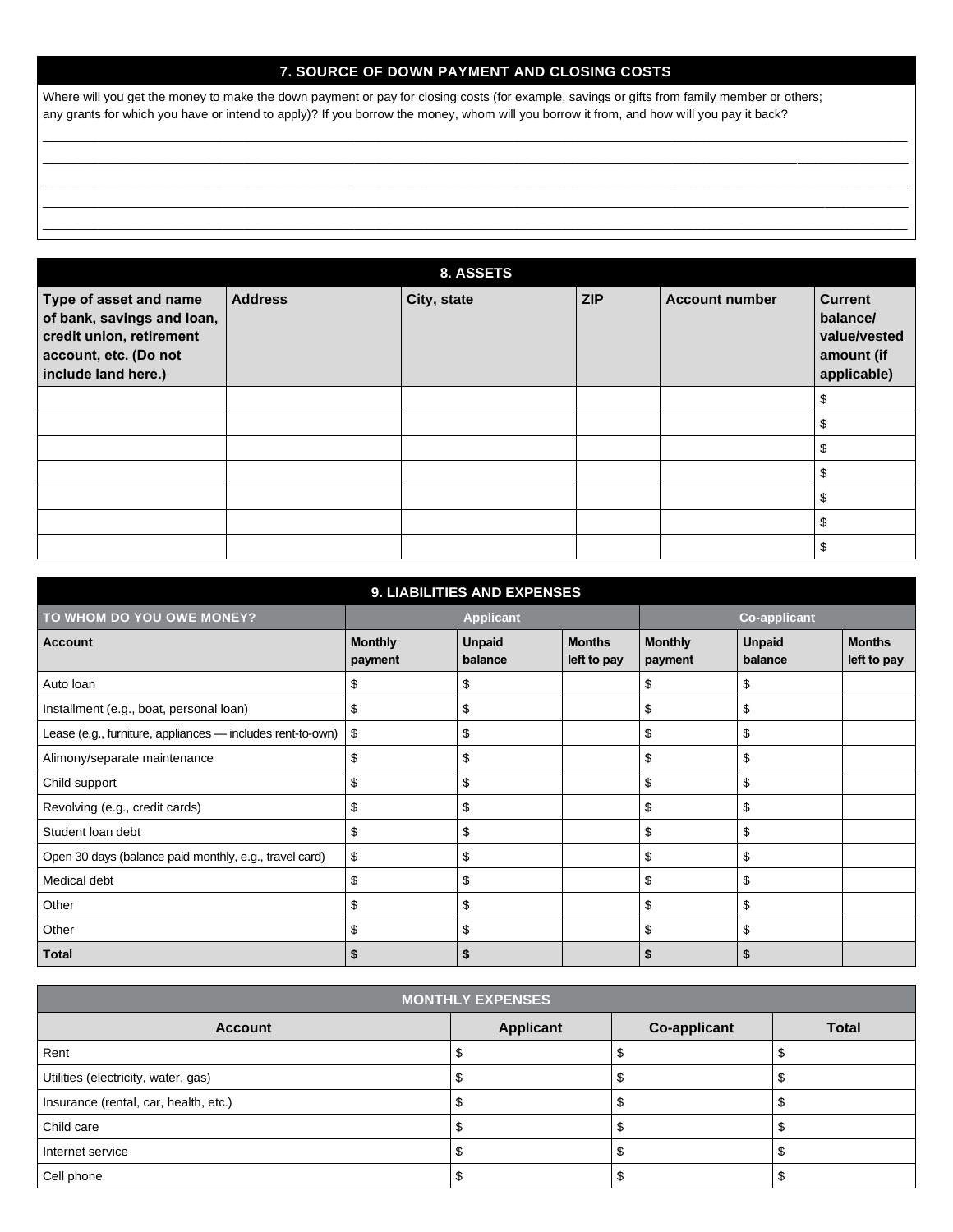| Land line                                                    |  |  |
|--------------------------------------------------------------|--|--|
| <b>Business expenses</b>                                     |  |  |
| Union dues                                                   |  |  |
| Transportation expense (gas, bus pass, vehicle upkeep, etc.) |  |  |
| Food and essential supplies                                  |  |  |
| Entertainment                                                |  |  |
| Other                                                        |  |  |
| Other                                                        |  |  |
| <b>Total</b>                                                 |  |  |

| <b>10. DECLARATIONS</b>                                                                                                                                                                                                                |                       |                                                 |  |  |  |
|----------------------------------------------------------------------------------------------------------------------------------------------------------------------------------------------------------------------------------------|-----------------------|-------------------------------------------------|--|--|--|
| Please check the box beside the word that best answers the following questions for you and the co-applicant.                                                                                                                           | Applicant             | Co-applicant                                    |  |  |  |
| a. Are there any outstanding judgments because of a court decision against you?                                                                                                                                                        | $\square$ No<br>∐ Yes | $\Box$ Yes<br>∐ No                              |  |  |  |
| b. Have you declared bankruptcy within the past seven years?<br>If YES, identify the type(s) of bankruptcy: $\Box$ Chapter 7<br>$\Box$ Chapter 11<br>$\Box$ Chapter 13<br>Chapter 12<br>$\Box$                                         | $\Box$ Yes $\Box$ No  | $\Box$ Yes $\Box$ No                            |  |  |  |
| c. Have you had any property foreclosed upon in the past seven years?                                                                                                                                                                  | $\Box$ Yes $\Box$ No  | $\Box$ Yes $\Box$ No                            |  |  |  |
| d. Are you party to a lawsuit in which you potentially have any personal financial liability?                                                                                                                                          | □ Yes □ No            | $\Box$ Yes<br>$\Box$ No                         |  |  |  |
| e. Have you conveyed title to any property in lieu of foreclosure or completed a pre-foreclosure sale or short sale (where<br>the lender agreed to accept less than the outstanding mortgage balance due) within the past seven years? |                       | $\Box$ Yes $\Box$ No<br>$\Box$ Yes $\Box$ No    |  |  |  |
| f. Are you currently delinquent or in default on any federal debt or any other loan, mortgage financial obligation or loan guarantee?                                                                                                  | $\Box$ Yes $\Box$ No  | $\Box$ Yes $\Box$ No                            |  |  |  |
| g. Are you a co-signer or guarantor on any debt of loan that is not disclosed on this application?                                                                                                                                     |                       | $\Box$ No<br>∐ Yes                              |  |  |  |
| h. Are you a U.S. citizen or permanent resident?                                                                                                                                                                                       |                       | $\Box$ Yes $\Box$ No<br>$\Box$ No<br>$\Box$ Yes |  |  |  |
| Note: If you answered "yes" to any question a through g, or "no" to Question h, please explain on a separate piece of paper.                                                                                                           |                       |                                                 |  |  |  |

## **11. AUTHORIZATION, AGREEMENT AND RELEASE**

I understand that by filing this application, I am authorizing Habitat for Humanity to evaluate my actual need for the Habitat homeownership program, my ability to repay an affordable loan and other expenses of homeownership, and my willingness to be a partner through sweat equity and otherwise according to Habitat for Humanity policy.

I understand that the evaluation will include personal visits, a credit check and employment verification (if applicable). I have answered all the questions on this application truthfully and accurately, and if any of the information provided changes after I submit this application, I will supplement this application, as applicable. I understand that if I have not answered the questions truthfully, accurately or completely, or fail to supplement this application as necessary to maintain its accuracy and completeness, my application may be denied, and that even if I have already been selected to receive a Habitat home, I may be disqualified from the program and forfeit any rights or claims to a Habitat home. The original or a copy of this application will be retained by Habitat for Humanity even if the application is not approved.

If this application is created as (or converted into) an "electronic application," I consent to the use of "electronic records" and "electronic signatures" as the terms are defined in and governed by applicable federal and/or state electronic transaction laws. I intend to sign and have signed this application either using my: (a) electronic signature or (b) a written signature and agree that if a paper version of this application is converted into an electronic application, the application will be an electronic record, and the representation of my written signature on this application will be my binding electronic signature.

I also understand that Habitat for Humanity screens all applicants on the sex offender registry. By completing this application, I am submitting myself to such an inquiry. I further understand that by completing this application, I am submitting myself to a criminal background check.

| <b>Applicant signature</b> | Date | Co-applicant signature | Date<br>. |
|----------------------------|------|------------------------|-----------|
| $\lambda$                  |      |                        |           |

**PLEASE NOTE:** If more space is needed to complete any part of this application, please use a separate sheet of paper and attach it to this application. Please mark your additional comments with "A" for applicant or "C" for co-applicant.

## **12. RIGHT TO RECEIVE COPY OF APPRAISAL**

This is to notify you that if you qualify for the homeownership program and complete the program requirements, we may order an appraisal to determine the value of a home that you may be eligible to purchase, and we may charge you for this appraisal. Upon completion of the appraisal, we will promptly provide a copy to you, even if the loan does not close.

**Applicant's name Co-applicant's name**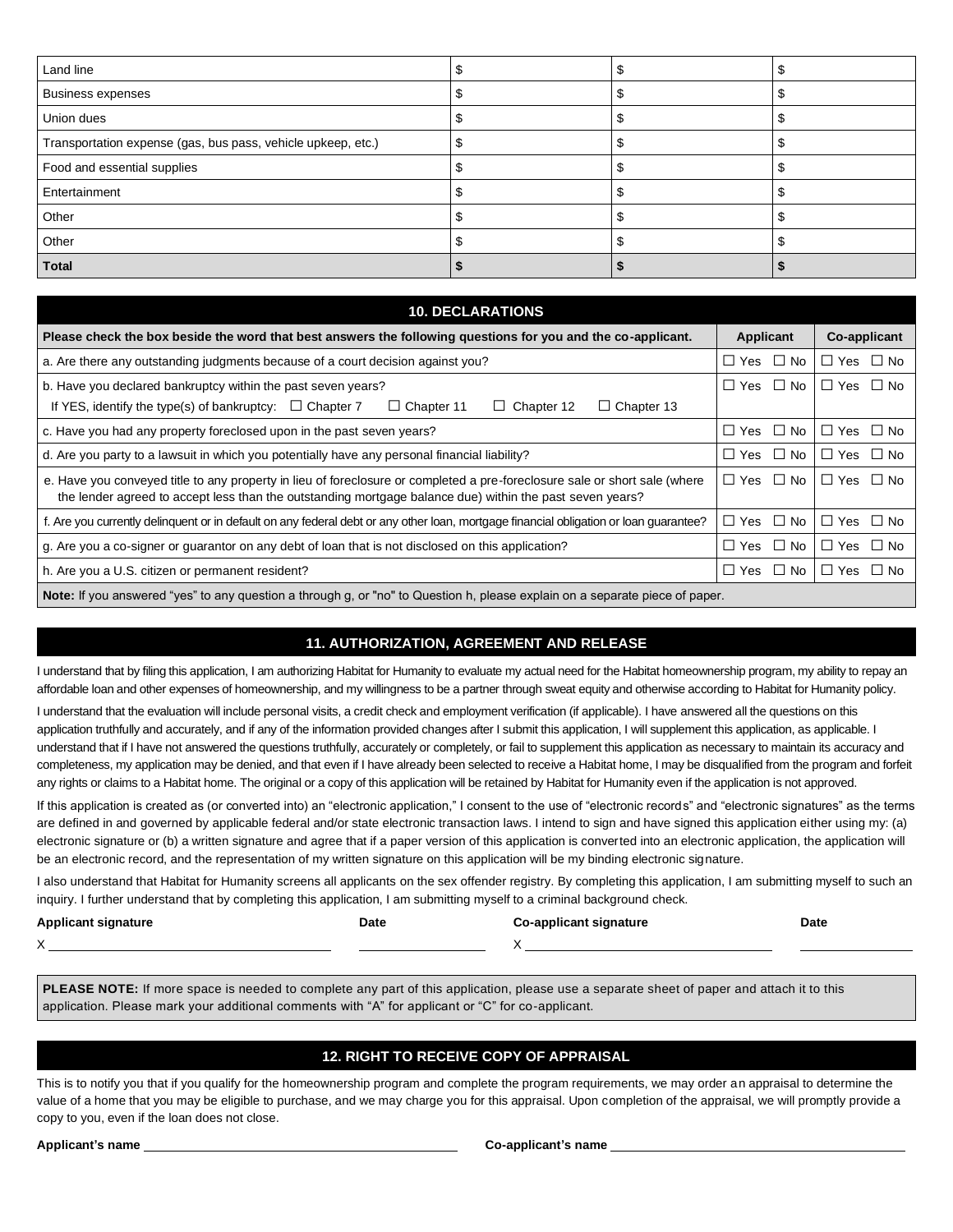#### **13. DEMOGRAPHIC INFORMATION**

#### **PLEASE READ THIS STATEMENT BEFORE COMPLETING THE BOX BELOW:**

**The purpose of collecting this information** is to help ensure that all applicants are being treated fairly, that the housing needs of communities and neighborhoods are being fulfilled, and to otherwise evaluate our programs and report to our funders. For residential mortgage lending, Federal law requires that we ask applicants for their demographic information (ethnicity, sex and race) in order to monitor our compliance with equal credit opportunity, fair housing and home mortgage disclosure laws. You are not required to provide this information but are encouraged to do so. You may select one or more designations for "Ethnicity" and one or more designations for "Race." **The law provides that we may not discriminate** on the basis of this information or on whether you choose to provide it. However, if you choose not to provide the information and you have made this application in person, federal regulations require us to note your ethnicity, sex and race on the basis of visual observation or surname. The law also provides that we may not discriminate on the basis of age or marital status information you provide in this application. If you do not wish to provide some or all of this information, please check below.

| <b>Applicant</b>                                                                                                                                                                                                                                                                                                                                                        | <b>Co-applicant</b>                                                                                                                                                                                                                                                                                                                                                                                                                                              |
|-------------------------------------------------------------------------------------------------------------------------------------------------------------------------------------------------------------------------------------------------------------------------------------------------------------------------------------------------------------------------|------------------------------------------------------------------------------------------------------------------------------------------------------------------------------------------------------------------------------------------------------------------------------------------------------------------------------------------------------------------------------------------------------------------------------------------------------------------|
| Ethnicity (check one or more):<br>$\Box$ Hispanic or Latino<br>□ Puerto Rican<br>$\Box$ Mexican<br>$\Box$ Cuban<br>$\Box$ Other Hispanic or Latino –<br>Origin: $\qquad \qquad$<br>For example: Argentinean, Colombian, Dominican, Nicaraguan,<br>Salvadoran, Spaniard, and so on.<br>$\Box$ Not Hispanic or Latino<br>$\Box$ I do not wish to provide this information | Ethnicity (check one or more):<br>$\Box$ Hispanic or Latino<br>$\Box$ Mexican $\Box$ Puerto Rican<br>$\Box$ Cuban<br>$\Box$ Other Hispanic or Latino –<br>Origin: New York Change of the Change of the Change of the Change of the Change of the Change of the Change of<br>For example: Argentinean, Colombian, Dominican, Nicaraguan,<br>Salvadoran, Spaniard, and so on.<br>$\Box$ Not Hispanic or Latino<br>$\Box$ I do not wish to provide this information |
| Sex:<br>$\Box$ Female<br>$\Box$ Male<br>$\Box$ I do not wish to provide this information                                                                                                                                                                                                                                                                                | Sex:<br>$\Box$ Female<br>$\Box$ Male<br>$\Box$ I do not wish to provide this information                                                                                                                                                                                                                                                                                                                                                                         |
| Race (check one or more):                                                                                                                                                                                                                                                                                                                                               | Race (check one or more):                                                                                                                                                                                                                                                                                                                                                                                                                                        |
| $\Box$ American Indian or Alaska Native $-$<br>Name of enrolled or principal tribe:                                                                                                                                                                                                                                                                                     | $\Box$ American Indian or Alaska Native $-$<br>Name of enrolled or principal tribe:                                                                                                                                                                                                                                                                                                                                                                              |
| $\Box$ Asian<br>$\Box$ Asian Indian<br>□ Chinese<br>$\Box$ Filipino<br>$\Box$ Korean<br>$\Box$ Vietnamese<br>$\Box$ Japanese<br>$\Box$ Other Asian — race:<br>For example: Hmong, Laotian, Thai, Pakistani, Cambodian, and so on.                                                                                                                                       | $\Box$ Asian<br>$\Box$ Chinese<br>$\Box$ Asian Indian<br>$\Box$ Filipino<br>$\Box$ Korean<br>$\Box$ Vietnamese<br>$\Box$ Japanese<br>$\Box$ Other Asian — race:<br>For example: Hmong, Laotian, Thai, Pakistani, Cambodian, and so on.                                                                                                                                                                                                                           |
| $\Box$ Black or African American                                                                                                                                                                                                                                                                                                                                        | $\Box$ Black or African American                                                                                                                                                                                                                                                                                                                                                                                                                                 |
| $\Box$ Native Hawaiian or Other Pacific Islander<br>$\Box$ Guamanian or Chamorro<br>$\Box$ Native Hawaiian<br>□ Samoan<br>$\Box$ Other Pacific Islander — race:<br>For example: Fijian, Tongan, and so on.<br>$\Box$ White                                                                                                                                              | $\Box$ Native Hawaiian or Other Pacific Islander<br>$\Box$ Guamanian or Chamorro<br>$\Box$ Native Hawaiian<br>$\Box$ Samoan<br>For example: Fijian, Tongan, and so on.<br>$\Box$ White                                                                                                                                                                                                                                                                           |
| $\Box$ I do not wish to provide this information                                                                                                                                                                                                                                                                                                                        | $\Box$ I do not wish to provide this information                                                                                                                                                                                                                                                                                                                                                                                                                 |
|                                                                                                                                                                                                                                                                                                                                                                         |                                                                                                                                                                                                                                                                                                                                                                                                                                                                  |

| To be completed only by the person conducting the interview                                                                                                                                                                                                                 |  |                                        |                                     |                            |
|-----------------------------------------------------------------------------------------------------------------------------------------------------------------------------------------------------------------------------------------------------------------------------|--|----------------------------------------|-------------------------------------|----------------------------|
| Was the ethnicity of the Borrower collected on the basis of visual observation or surname?<br>Was the sex of the Borrower collected on the basis of visual observation or surname?<br>Was the race of the Borrower collected on the basis of visual observation or surname? |  | $\Box$ Yes<br>$\Box$ Yes<br>$\Box$ Yes | $\Box$ No<br>$\Box$ No<br>$\Box$ No |                            |
| Interviewer's name (print or type)<br>This application was taken by:<br>$\Box$ Face-to-face interview (included electronic<br>media w/video component)<br>Interviewer's signature<br>$\Box$ By mail<br>$\Box$ By telephone                                                  |  |                                        |                                     | Interviewer's phone number |
|                                                                                                                                                                                                                                                                             |  |                                        |                                     | Date                       |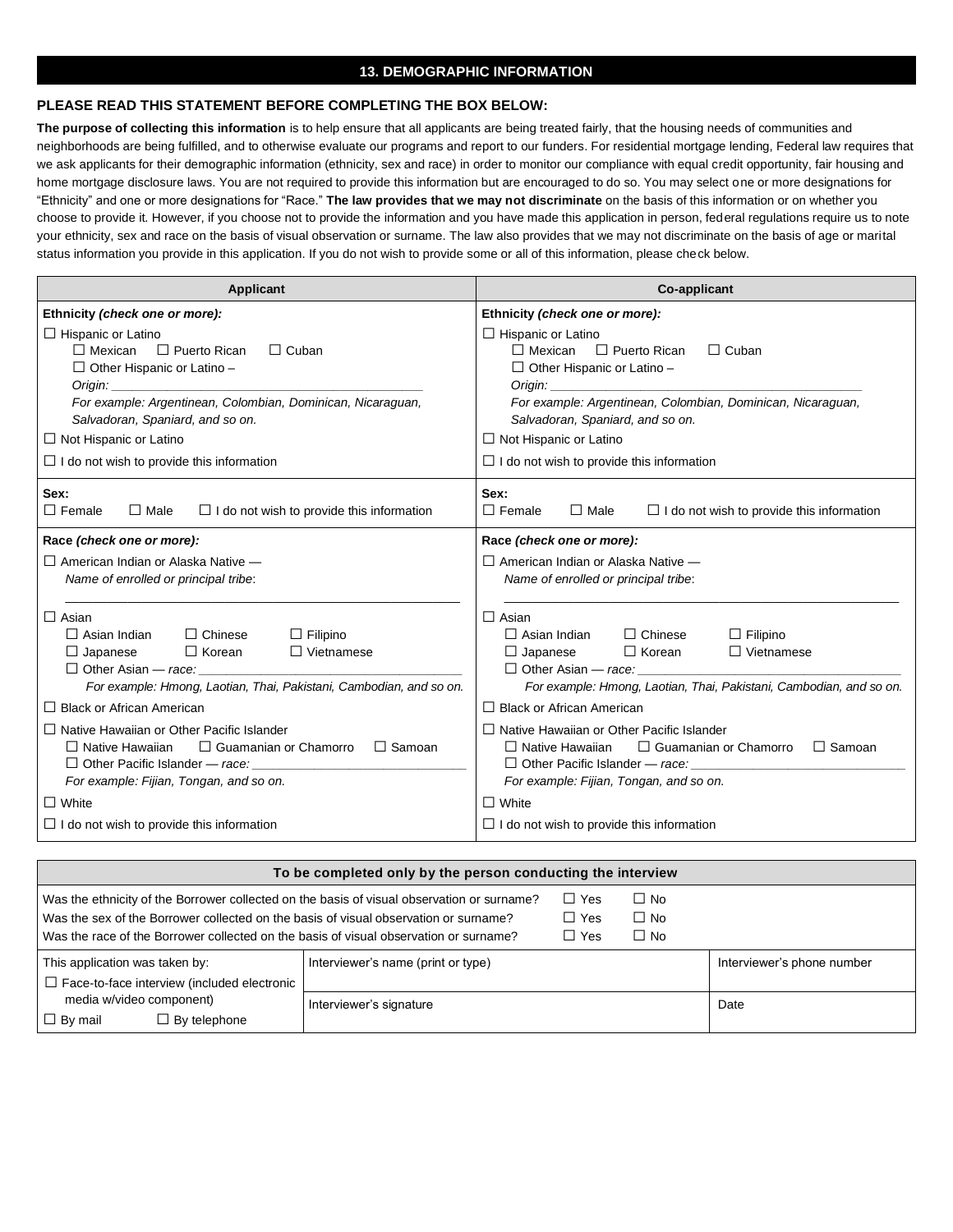## **14. UNMARRIED ADDENDUM**

#### **FOR BORROWER SELECTING THE UNMARRIED STATUS**

**Lender instructions for using the Unmarried Addendum:** The lender may use the Unmarried Addendum only when a borrower selected "Unmarried" in Section 1 and the information collected is necessary to determine how state property laws directly or indirectly affecting creditworthiness apply, including ensuring clear title. For example, the lender may use the Unmarried Addendum when the borrower resides in a state that recognizes civil unions, domestic partnerships or registered reciprocal beneficiary relationships or when the property is located in such a state. "State" means any state, the District of Columbia, the Commonwealth of Puerto Rico, or any territory or possession of the United States.

#### **If you selected "Unmarried" in Section 1:**

Is there a person who is not your legal spouse but who currently has real property rights similar to those of a legal spouse? **□** No **□** Yes

If YES, indicate the type of relationship and the state in which the relationship was formed. For example, indicate if you are in a civil union, domestic partnership, registered reciprocal beneficiary relationship, or other relationship recognized by the state in which you currently reside or where the property is located.

**□** Civil union **□** Domestic partnership **□** Registered reciprocal beneficiary relationship **□** Other (explain): \_\_\_\_\_\_\_\_\_\_\_\_\_\_\_\_\_\_\_\_\_\_\_\_\_\_\_\_\_\_\_\_\_\_\_\_\_\_\_\_\_\_\_\_\_\_\_\_\_\_\_\_\_\_\_\_\_\_\_\_\_\_\_\_\_\_\_\_\_\_\_\_\_\_\_\_\_\_\_\_\_\_\_\_\_\_\_\_\_\_\_\_\_\_\_\_\_\_\_\_\_\_\_\_\_\_\_\_

**State:** \_\_\_\_\_\_\_\_\_\_\_\_\_\_\_\_\_\_\_\_\_\_\_\_\_\_\_\_\_\_\_\_\_\_\_\_\_\_\_\_\_\_\_\_\_\_\_\_\_\_\_\_\_\_\_\_\_\_\_\_\_\_\_\_\_\_\_\_\_\_\_\_\_\_\_\_\_\_\_\_\_\_\_\_\_\_\_\_\_\_\_\_\_\_\_\_\_\_\_\_\_\_\_\_\_\_\_\_\_\_\_\_\_\_\_\_\_\_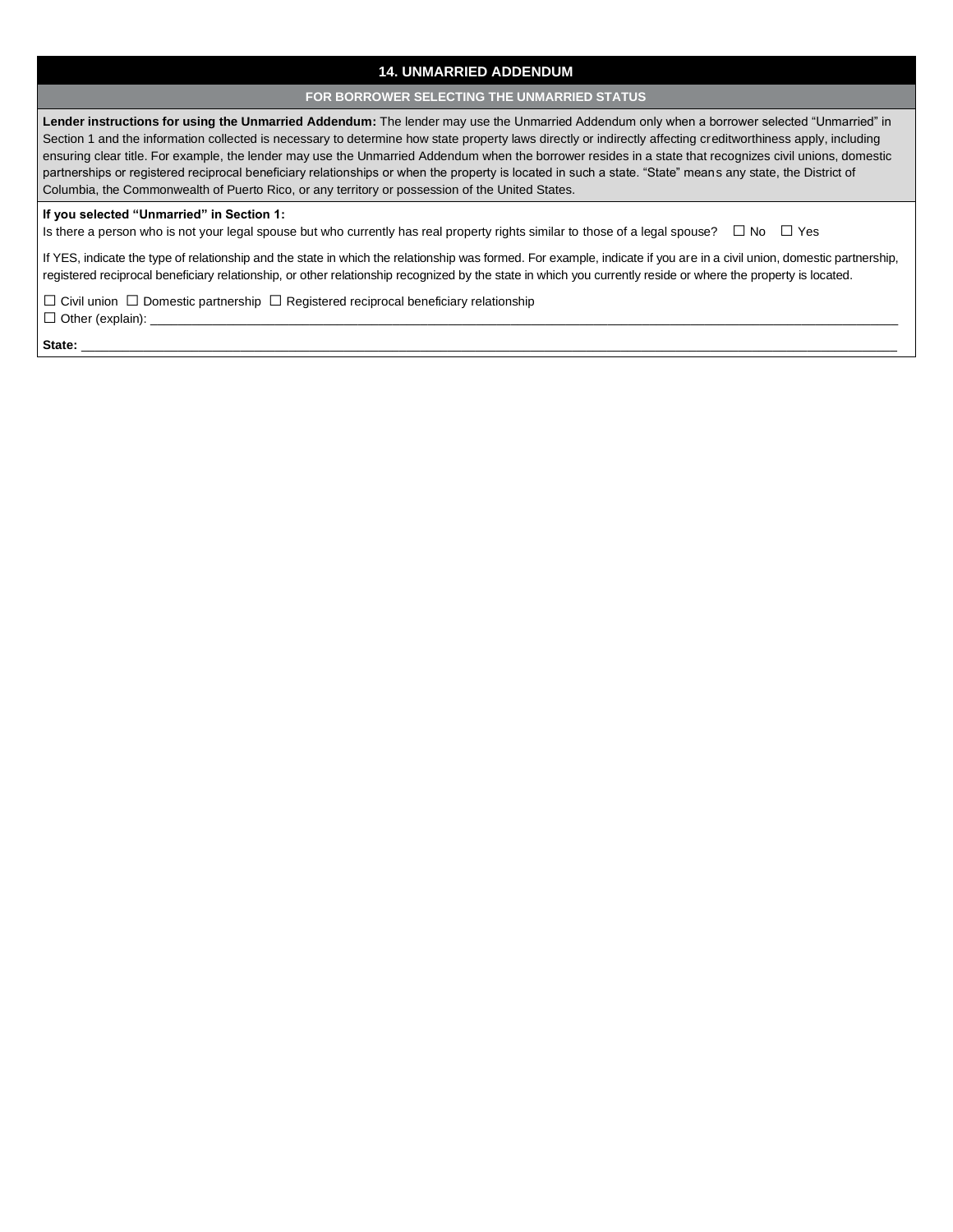# **Equal Credit Opportunity Act (ECOA) Notice**

The attached ECOA notice should be provided to all applicants with the application for the Habitat homeownership program in order to communicate the right to require certain income information from applicants for the Habitat program.

**Purpose and background**: Because Habitat for Humanity homeownership and loan programs qualify as Special Purpose Credit Programs under the Equal Credit Opportunity Act, Habitat can request and consider certain information about income that other lenders may not be allowed to request and consider in connection with their loan programs without providing certain disclosures and options for the applicant to decline to provide that information.

Although federal law allows Special Purpose Credit Programs to request and consider this information to determine eligibility for their programs, the law does not explicitly provide an exemption from the disclosure.

Accordingly, in order to avoid any confusion by Habitat applicants about their rights and obligations to provide this information, we recommend that Habitat affiliates provide the customary disclosure together with the explanation for Habitat's right to consider that information in evaluating applications for the Habitat program. Please see the attached sample ECOA notice.

**Affiliate instructions:** The Habitat affiliate needs to fill in the address for the FTC regional office for the region in which the affiliate is located. To find the appropriate regional office for the FTC, please check the FTC website: **[ftc.gov/about-ftc/bureaus](https://www.ftc.gov/about-ftc/bureaus-offices/regional-offices)[offices/regional-offices.](https://www.ftc.gov/about-ftc/bureaus-offices/regional-offices)**

Provide two copies of the ECOA notice to the applicant with the application.

**PARTIES** 

Each applicant and co-applicant, if any, should sign and date the ECOA notice to acknowledge receipt, and return the signed copy to Habitat with the written application.